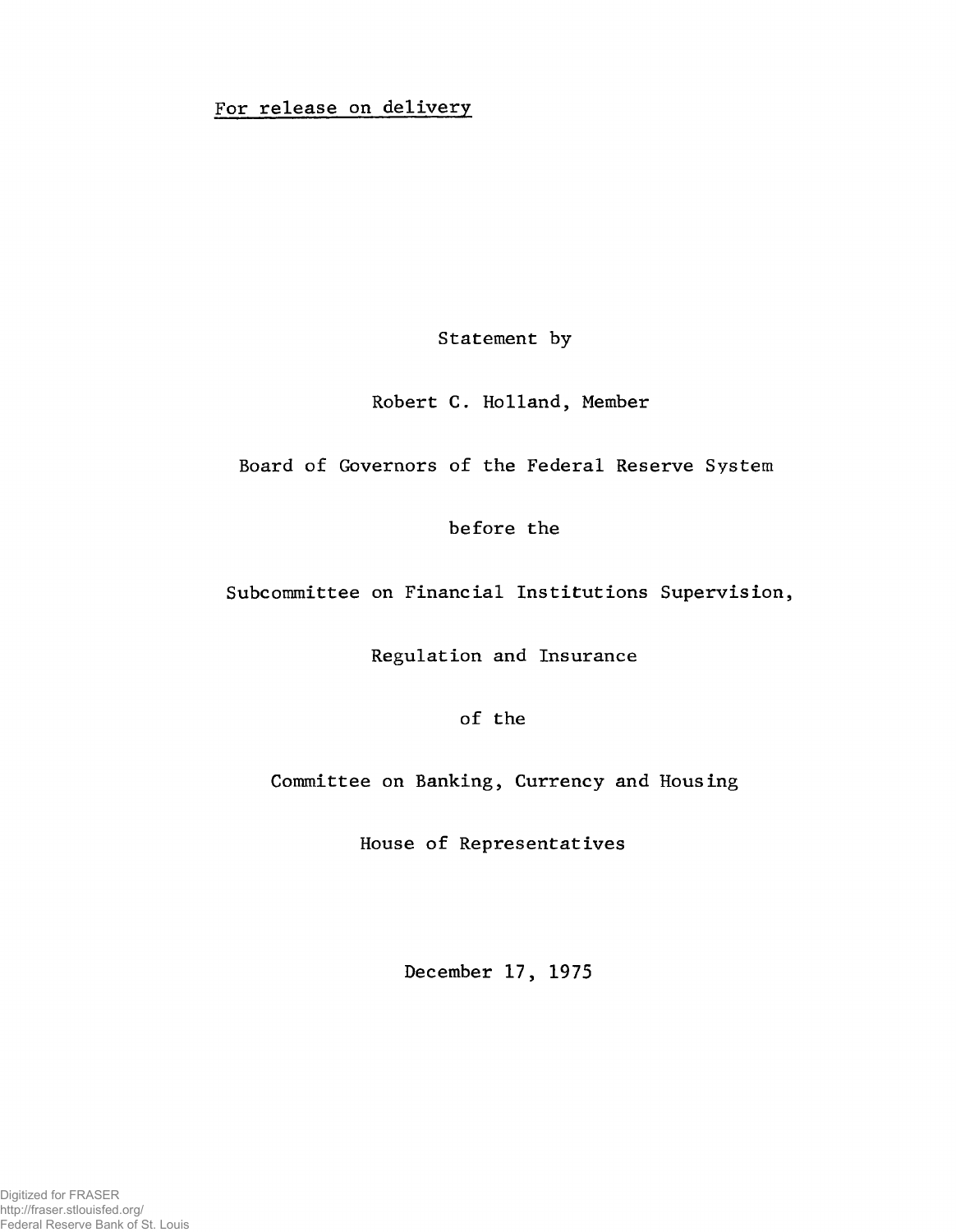I am pleased to appear before this Committee on behalf of the Board of Governors of the Federal Reserve System to discuss Title IV of the FINE ''Discussion Principles" relating to the regulatory agencies.

We at the Board are impressed, Mr. Chairman, with the thoughtful approach which your Committee is employing in its study of Financial Institutions in the Nation's Economy. Your study wisely recognizes the interrelation of efforts to restructure financial institutions with questions relating to housing, holding company operations, international banking activities, and the role of the regulatory agencies. The Board hopes that it will be able to contribute to your comprehensive efforts in a meaningful way.

Turning to the Discussion Principles relating to the regulatory agencies, I note that Title IV starts with a reference to Chairman Burns' speech before the American Bankers Association in October 1974.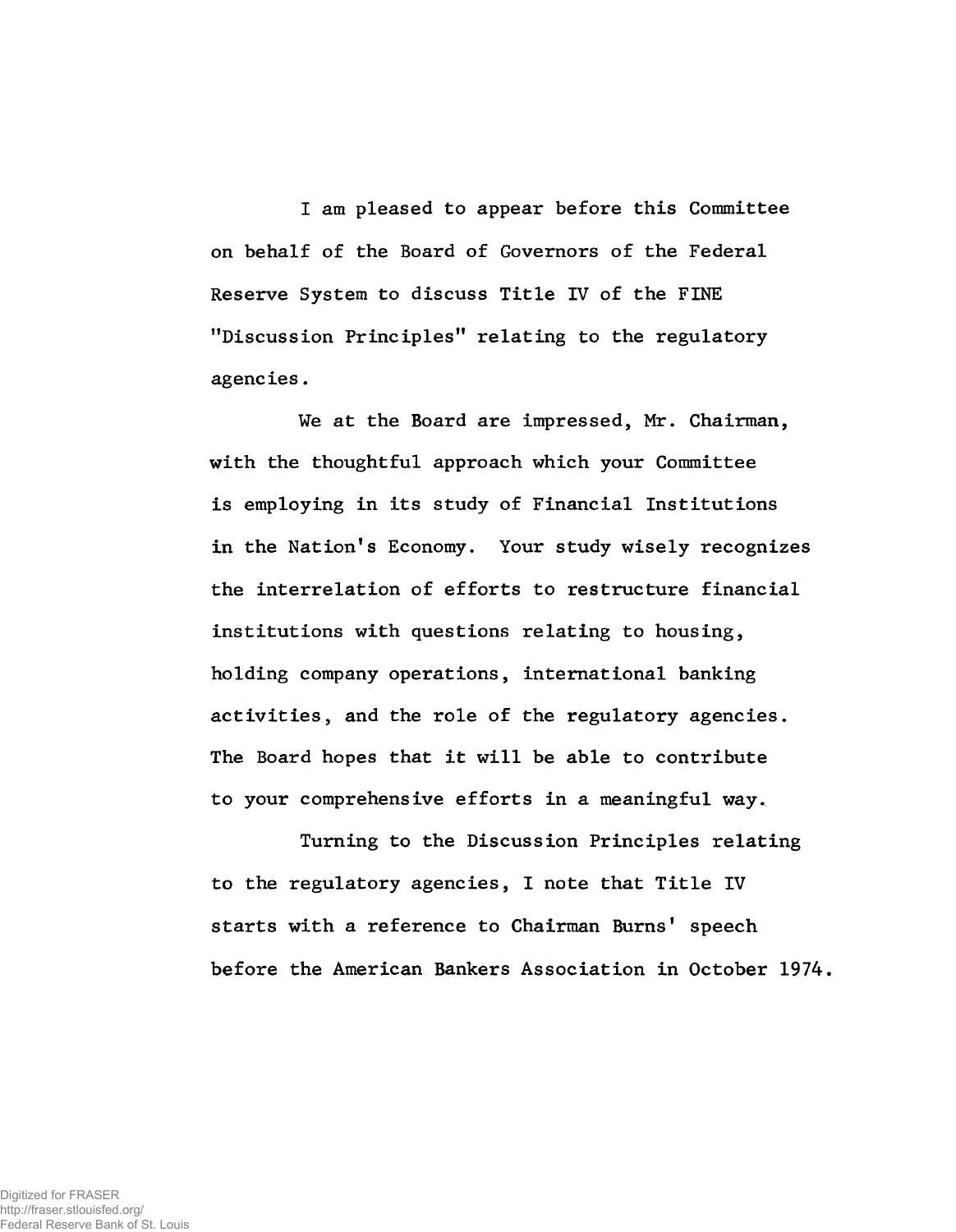You will recall that I also used that speech as a starting point in my testimony before this Committee last July. As I indicated at that time, the Federal Reserve, for more than a year, has been making detailed studies of the problems highlighted in that speech and what might be done to help correct them. As a part of those efforts, we have given careful thought to the structure of Federal bank supervision and regulation.

In my testimony last July, I offered certain tentative conclusions reached by the Board. Since that time our studies have continued, our views have been evolving, and they are continuing to develop. In the course of these deliberations our positions on two of the tentative conclusions offered last July have solidified.

Our first and foremost conclusion is that the Federal Reserve, as the nation's central bank, needs to be closely involved in the process of bank regulation and supervision. Our second conclusion

 $-2 -$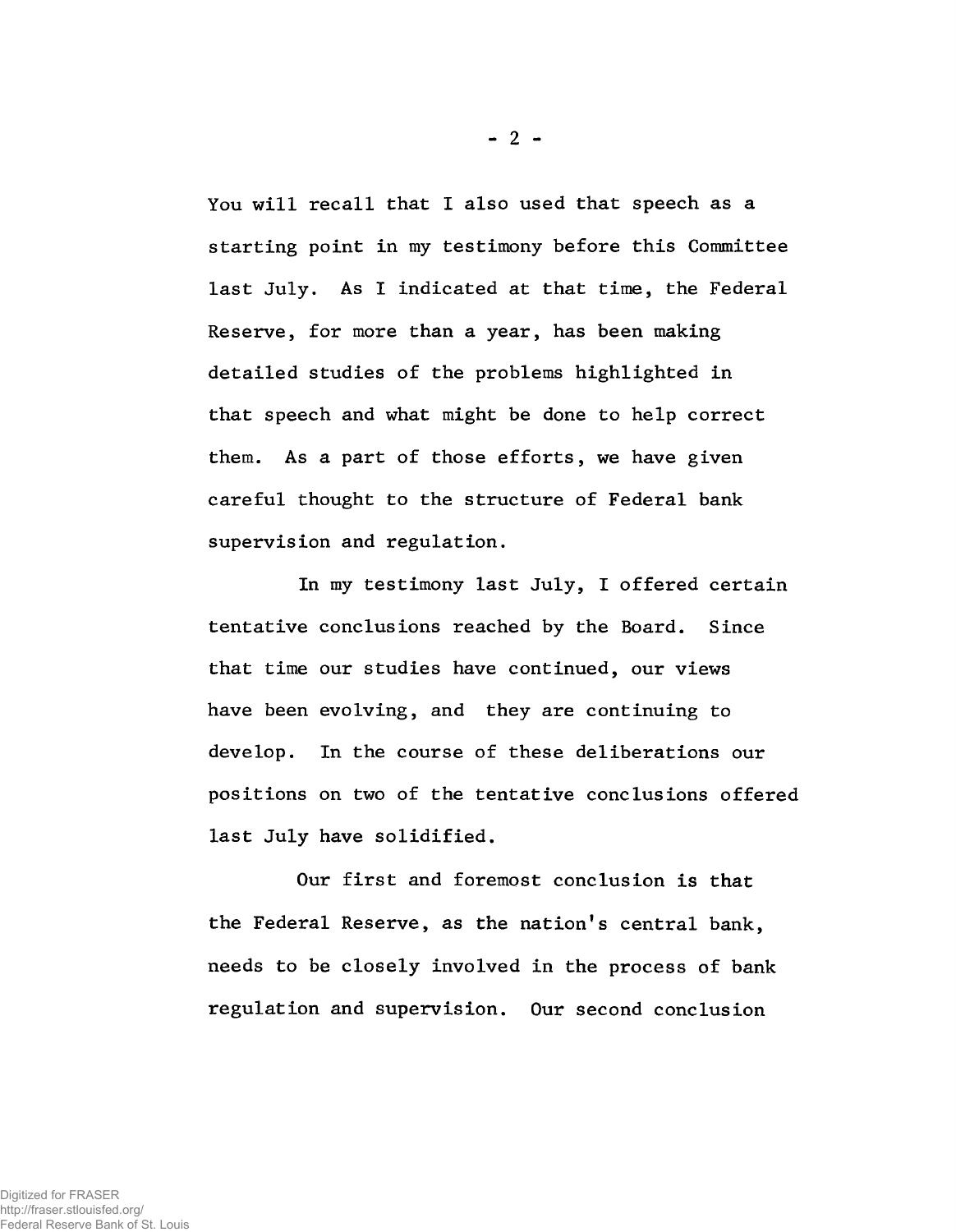is that some improvement in the present structure of the Federal bank regulatory agencies is desirable. Let me explain how we have reached each of these conclusions, and relate our thinking to the distinctive features of the proposals put forth in the FINE Discision Principles.

The place to begin, as we see it, is with the relationship between monetary policy and regulatory policy. Now, more than ever, the Federal Reserve's role as monetary policymaker and as lender of last resort interacts with the effects of prevailing bank supervisory and regulatory policies. Each of these areas of public policy increasingly influences the effectiveness of the other. To divorce them is to weaken both.

Because of the importance we attach to this particular issue, let me give you some concrete examples of our concern. Fundamentally, monetary policy works by affecting the liquidity position of banks and the financial system. Good bank supervision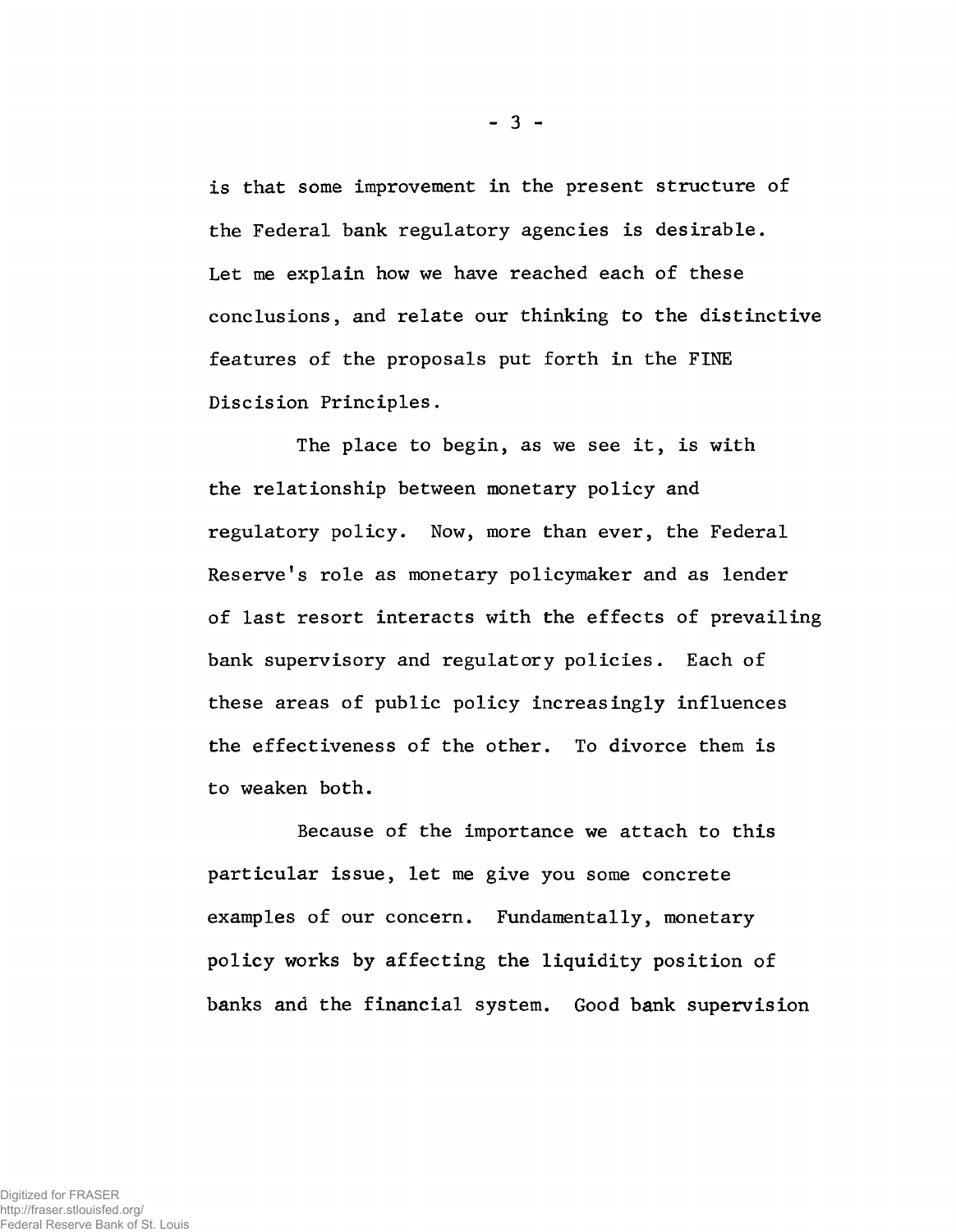should, and will, examine the liquidity of individual banks and urge the correction of inappropriately thin or exposed liquidity positions. But if bank supervisory policy is set without full understanding of broad economic developments or the trend of monetary policy, the supervisor can be impelling ill-timed banking actions. The enforced write-downs of bank assets to the unrealistically depressed market values reached during the Great Depression were among the most unfortunate examples of such toonarrow supervisory vision.

On the other hand, if the bank supervisor sets too-low liquidity standards, or none at all, or changes them at an inopportune moment, he can dilute or frustrate for a time the thrust of monetary policy. For example, the bulge of the past few years in loan commitments -- that is, in bank promises to lend money upon request, made chiefly to businesses -both slowed and skewed the restraining effects of monetary policy, and thereby helped worsen our inflation.

 $-4 -$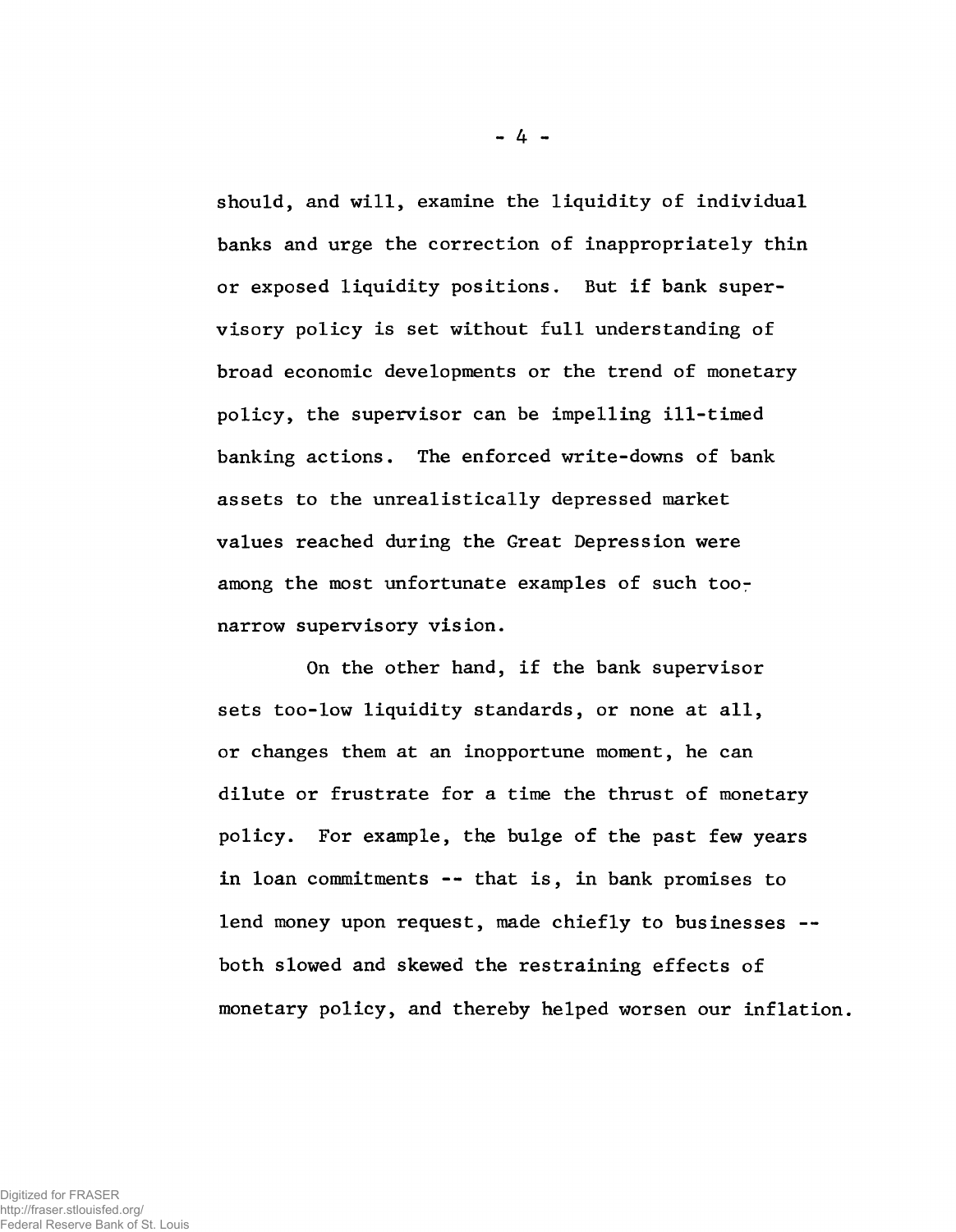Those adverse effects could have been considerably worse, were it not for the fact that the Federal Reserve, drawing upon its supervisory as well as monetary responsibilities, took the initiative in expressing concern to bankers regarding the large build-ups in their commitments. With the benefit of hindsight, however, I wish that our countermeasures could have been even more vigorous.

Bank capital standards set by supervisors also interact with both national economic and monetary policy. Supervisory rules that require banks to raise their capital ratios or that make it more difficult for banks to raise capital can reduce the availability of bank funds to prospective borrowers and thus slow the rate of growth of bank credit and money. These are matters of significance to monetary policy. For example, right now, in the wake of several years of strong bank credit expansion and some recent loan reverses, a strengthening of capital positions of many banks is most desirable.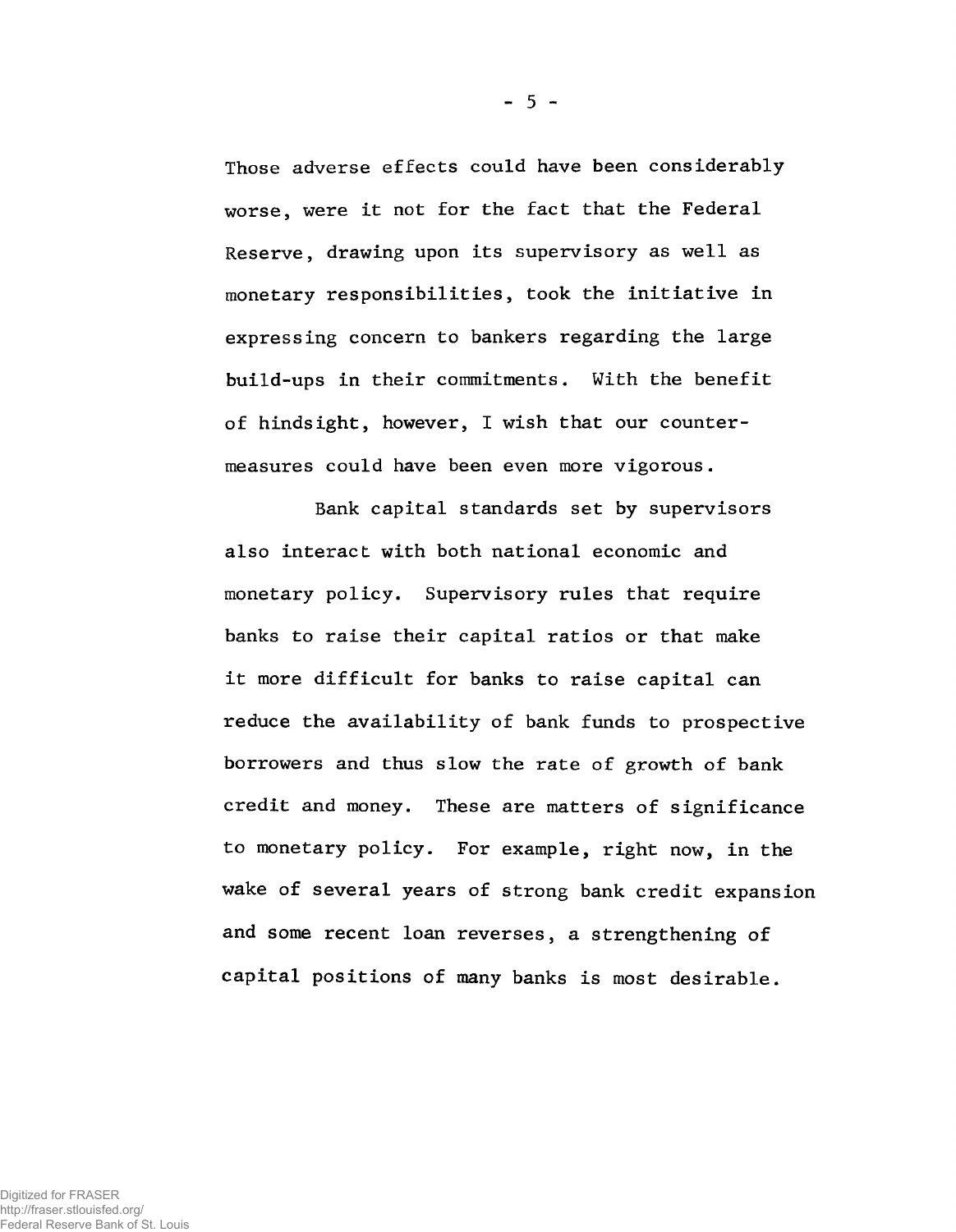But supervisory pressure for improving capital ratios should not be overdone in this environment, as it could deter bank willingness to lend to the extent of interfering with the financing of recovery. Nor, for the same reason, should supervisory pressure be such as to inhibit the ability and willingness of banks to go to the market to raise needed capital.

There are two other important aspects of interaction between supervisory and monetary considerations that should be accented.

Bank supervisory activities provide a flow of information concerning detailed developments inside the banking system that can be of inestimable value to monetary policymakers. Examiner asset evaluations supply first-hand knowledge of the changing quality of credit, and of the quality of bank management that is administering that credit. Important insights are gained also into bank policies regarding liability management and participation in various types of credit markets. This kind of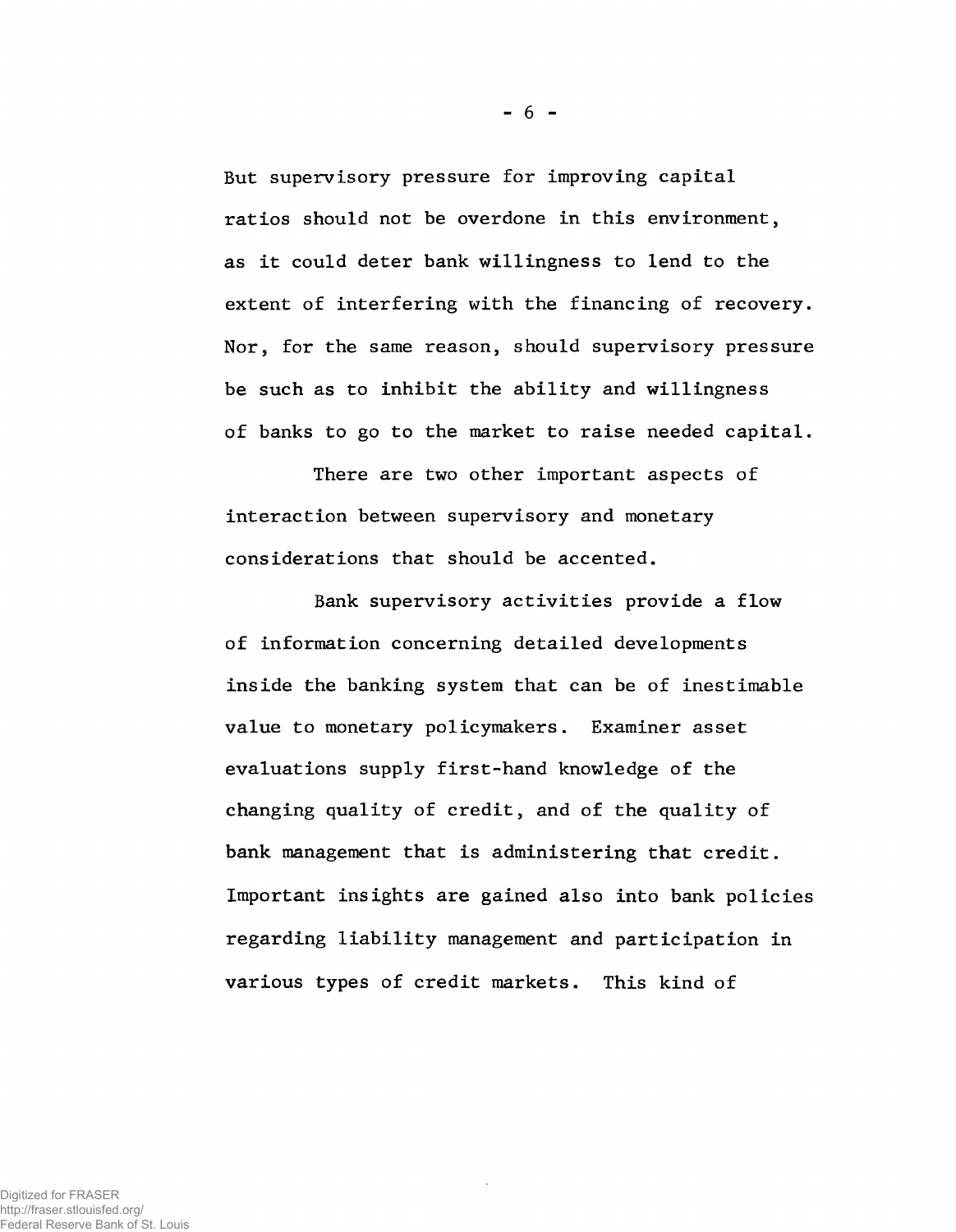information provides valuable supplements to the meaning of the quantitative statistics on monetary and credit aggregates.

When one turns to the regulation and supervision of international banking activities, more monetary implications ensue. Changes in bank rules or examiner standards can generate flows of funds into or out of this country that markedly alter the international balance of payments and the foreign exchange value of the dollar. Similarly, such changes can create financial problems for other countries and adversely affect the relations between our country and others.

In all these supervisory and regulatory matters, the standards of objective examiner professionalism need to be respected, but such standards need to take account of their broader domestic and international consequences. To our mind, this reasoning argues decisively for a close relation between monetary policy and supervisory and regulatory considerations.

 $-7 -$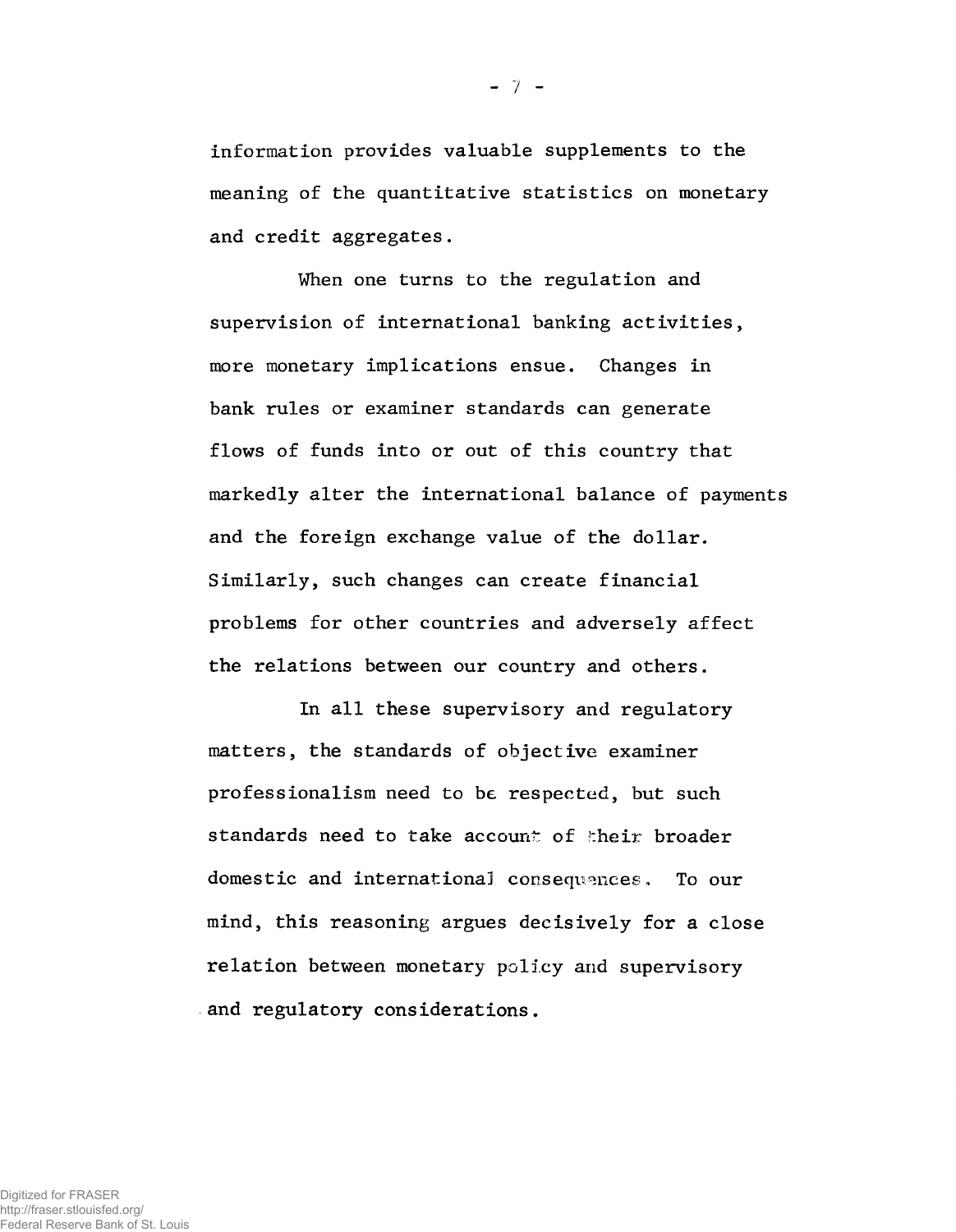The Board's deliberations have led to the conclusion that an optimum system of bank regulation and supervision is one that would achieve three main objectives: (1) to keep banks safe and sound, (2) to protect the legitimate interest of present and would-be bank customers, and (3) to be attentive to overall monetary considerations.

It might seem logical to pursue these various objectives by consolidating all the public agencies concerned with them under one roof. That would amount to centralizing all banking and monetary powers in one agency.

However, experience with regulation in industries other than banking suggests that placing all regulatory authority in a single agency does not necessarily result in sound regulatory policy. Too much centralization entails substantial risks. To the extent that the possibilities of criticism and constructive differences of view from within the regulatory structure are eliminated, the benefits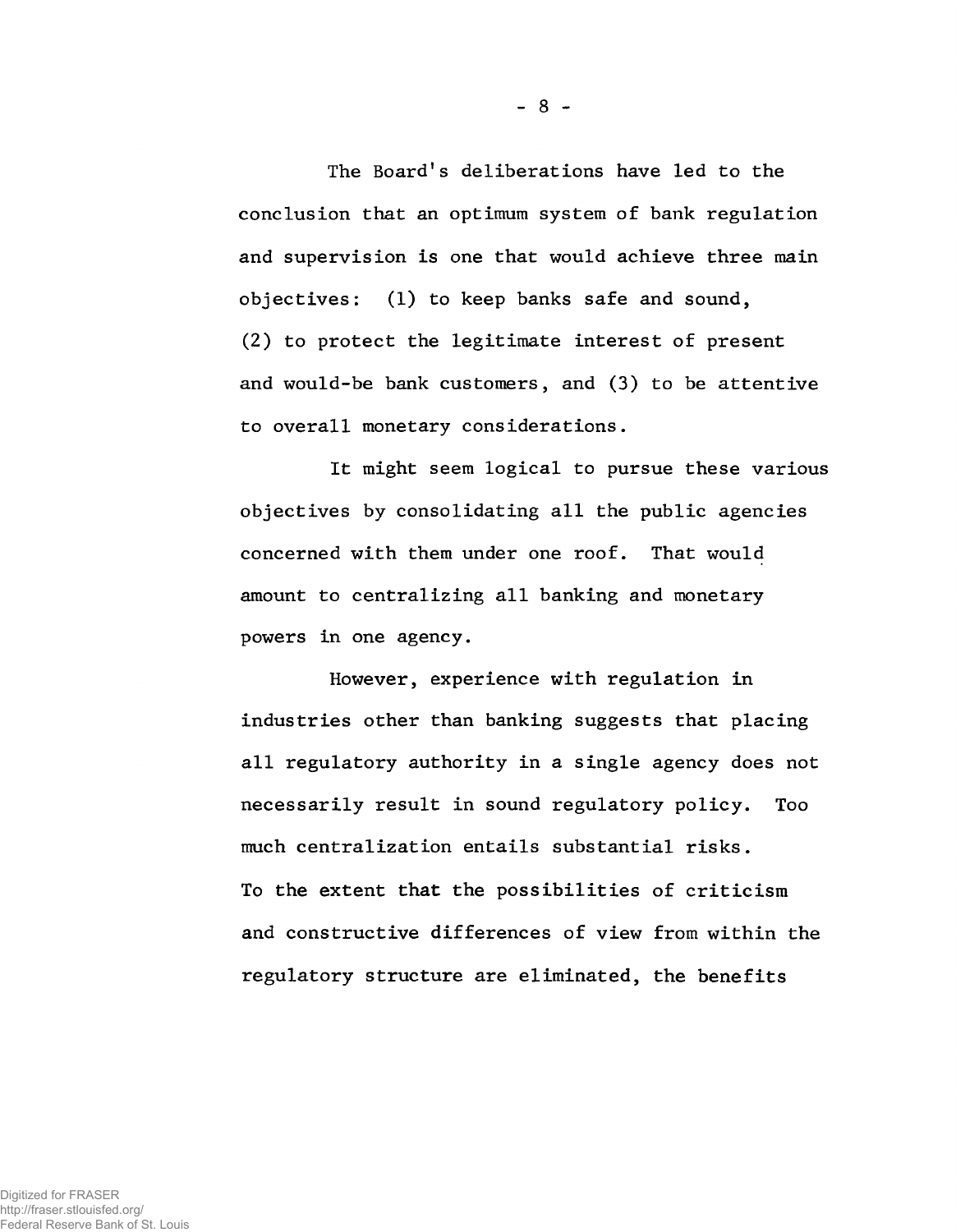of knowledgeable checks and balances are diminished. The stimuli to initiative and innovation are reduced. A sole bank supervisory agency, not subject to challenge from sister agencies, could tend to become inflexible, or even ossified.

In addition, any supervisory agency design needs to take careful account of the danger of the development of an unhealthy relation between the supervised and the supervisors. I believe Federal government agencies generally make a sincere effort to avoid either dominating or becoming captives of the industries they regulate. However, the necessary closeness of the relationship creates opportunities for undue influence which must be guarded against.

As we have weighed these risks against the improvements upon recent performance that could realistically be expected to flow from complete centralization of Federal bank regulatory authority, we have concluded that the gains are not worth the risks, at least at the present stage of experience.

 $-9 -$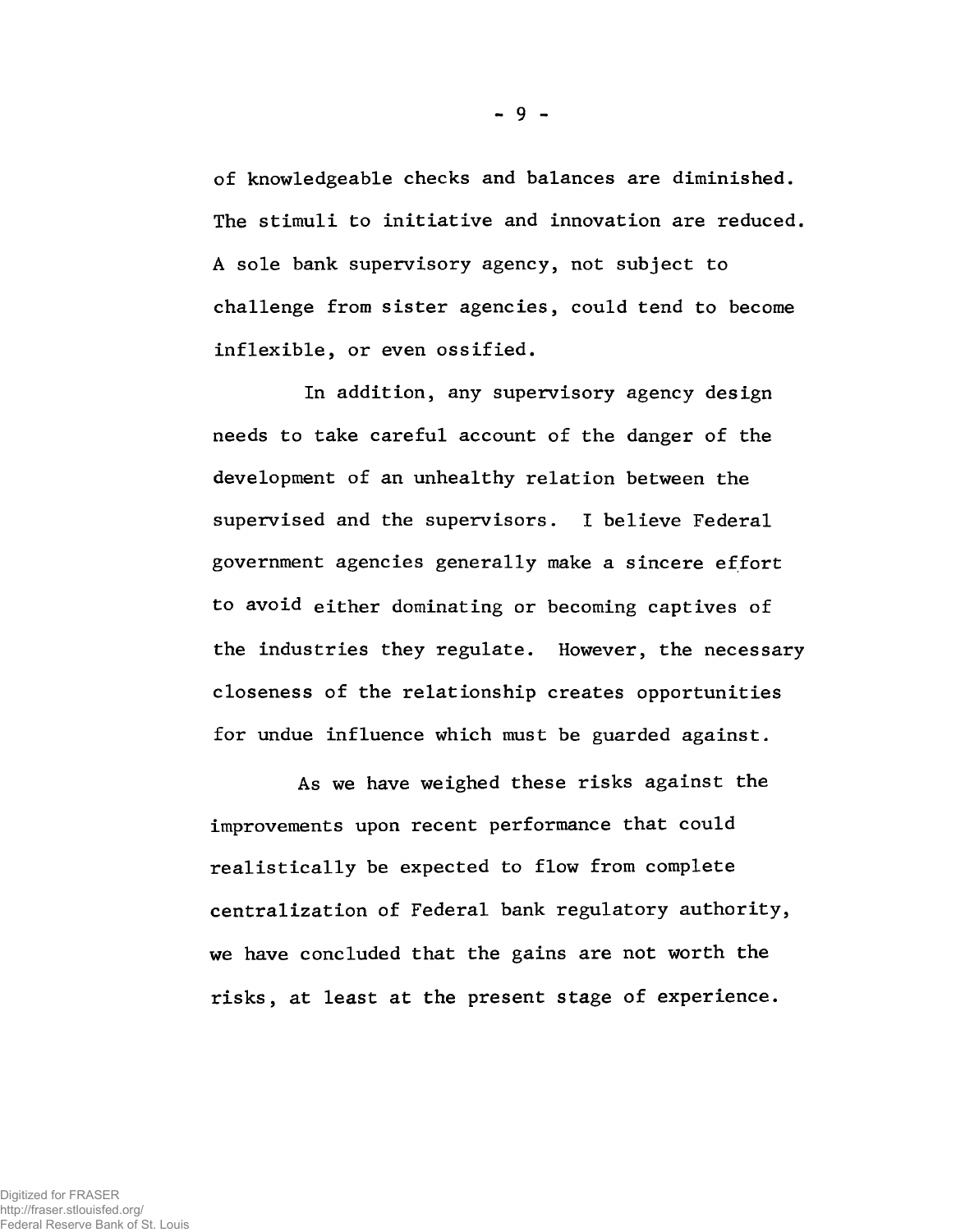For similar reasons, we have concluded that there are not such critical shortcomings in our present regulatory system as to call for the kind of drastic overhaul proposed in the FINE Discussion Principles. Certain special features of the FINE proposal, however, call for some added comment.

First, the regulatory commission proposed in the Discussion Principles would include as a member of the five-man commission the Vice Chairman of the Federal Reserve Board. We are pleased with this recognition of the need for the Board's representation on a commission regulating depository institutions. However, for the reasons I set forth in the first part of my statement, the Board believes that the relation between monetary policy and bank supervision and regulation should be strengthened rather than weakened as it would be under the FINE proposal.

Second, the FINE proposal would include under the jurisdiction of the new Federal Depository Institutions Commission not just commercial banks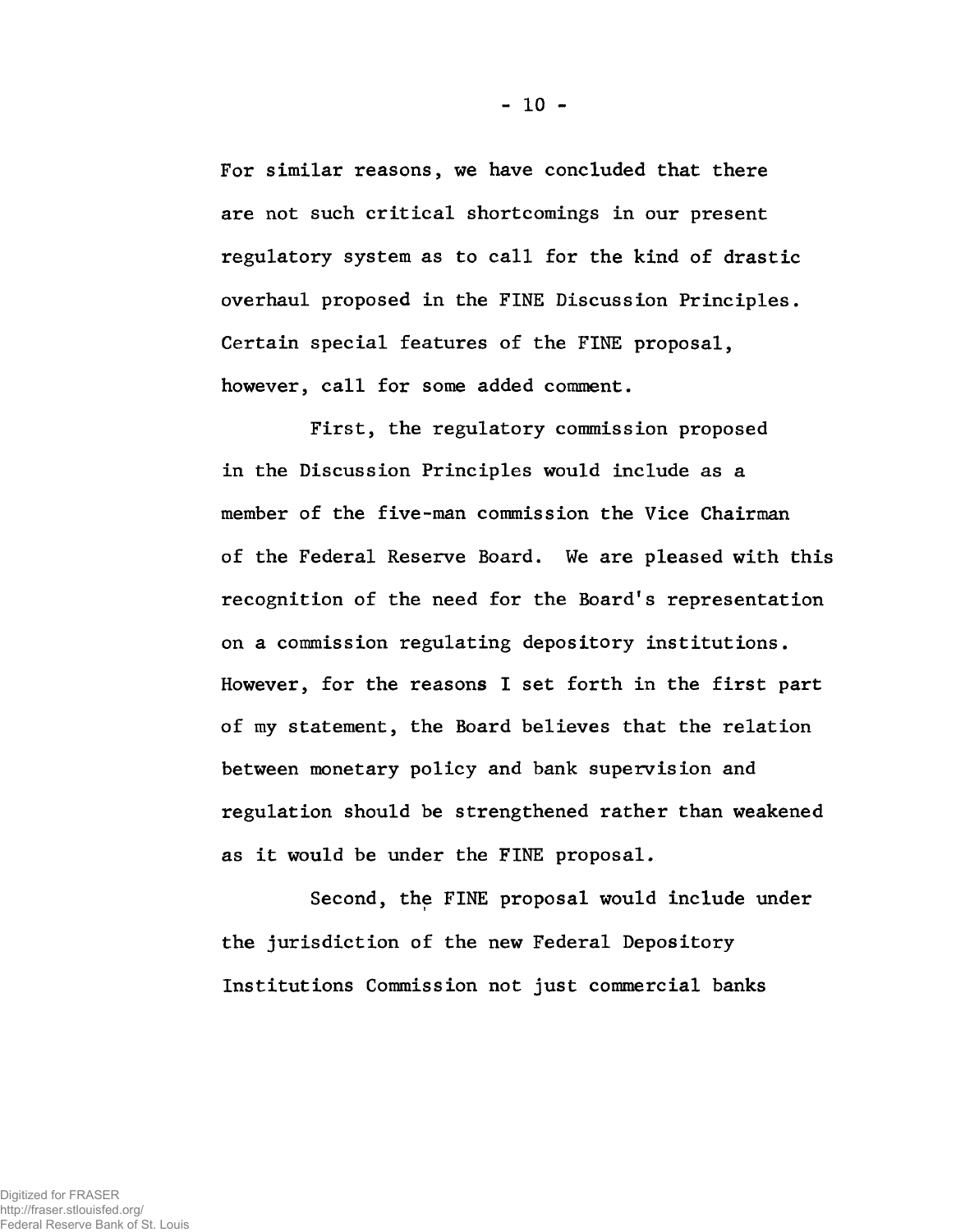but also all Federally insured savings and loan associations, mutual savings banks and credit unions. We agree that there is some logic in this proposal. As the activities of other depository institutions are permitted to take on more of the attributes of banking, the distinctions between the different types of institutions become increasingly blurred, and the need to coordinate their regulation and supervision grows correspondingly stronger. At this time, however, the Board believes that, logical as it may appear, combining the regulation of all depository institutions in one supervisory authority at one stroke would be too potentially disruptive a step to take.

Third, your Discussion Principles implicitly recognize that there is a problem in consolidating five Federal supervisory authorities into one by suggesting a three-year transition period. The Board agrees that any change of the character proposed would have to be made gradually.

- 11 -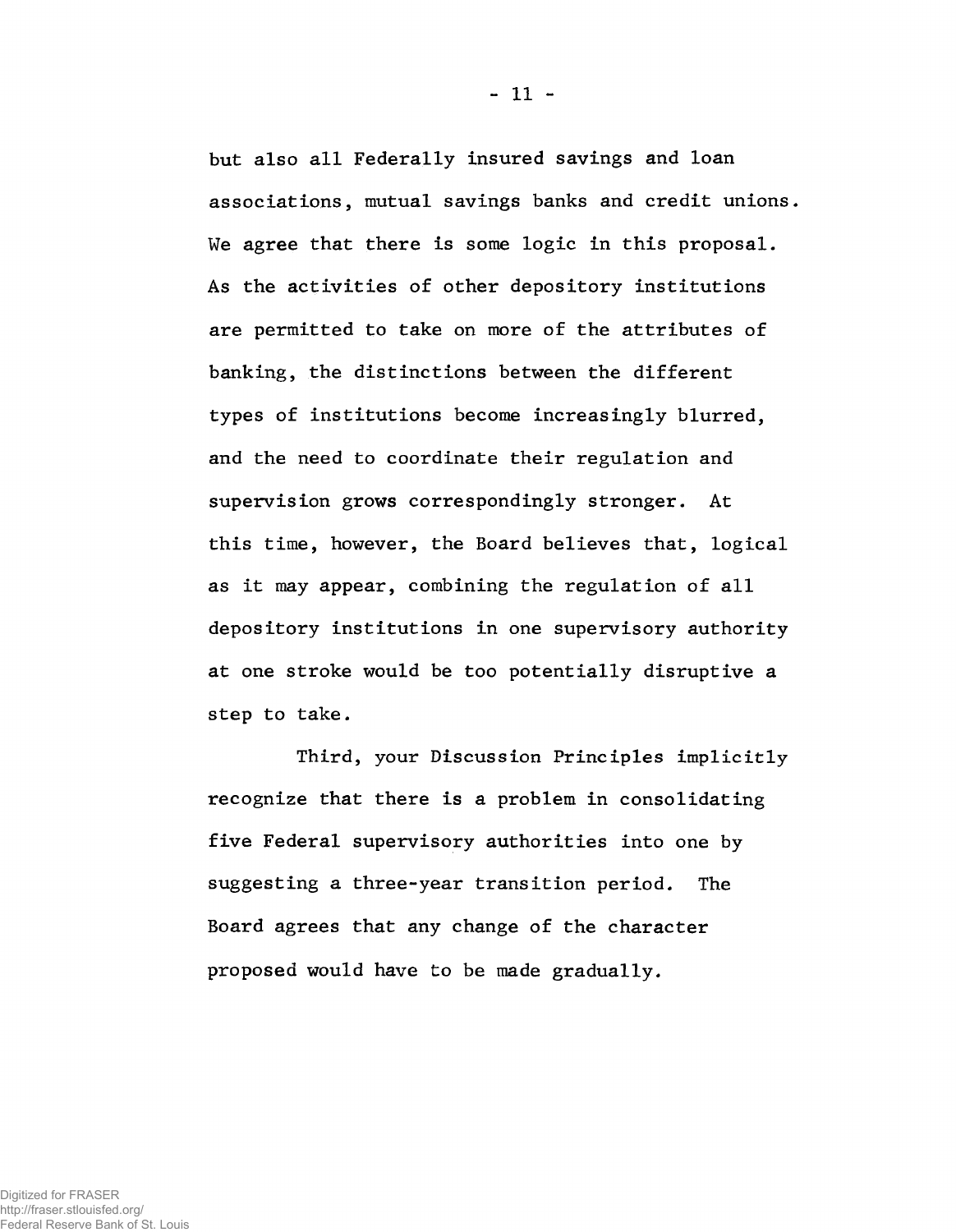In our view, however, it is preferable to start with less sweeping substantive changes in the structure of depository regulation, and then to introduce further reforms as necessary, building on the experience gained from the actions previously taken. I shall be making more explicit comments in this vein later on in my statement.

We are led to recommend this more moderate, step-at-a-time approach by our analyses of the banking problems that have surfaced in recent years. Our studies indicate that many of such banking problems would probably have occurred regardless of what structure of Federal supervisory agencies was in place, and that most of them can be dealt with without a drastic restructuring of the banking agencies.

In the light of recent experience, many necessary or desirable corrective measures have already been introduced by both banks and bank

Digitized for FRASER http://fraser.stlouisfed.org/ Federal Reserve Bank of St. Louis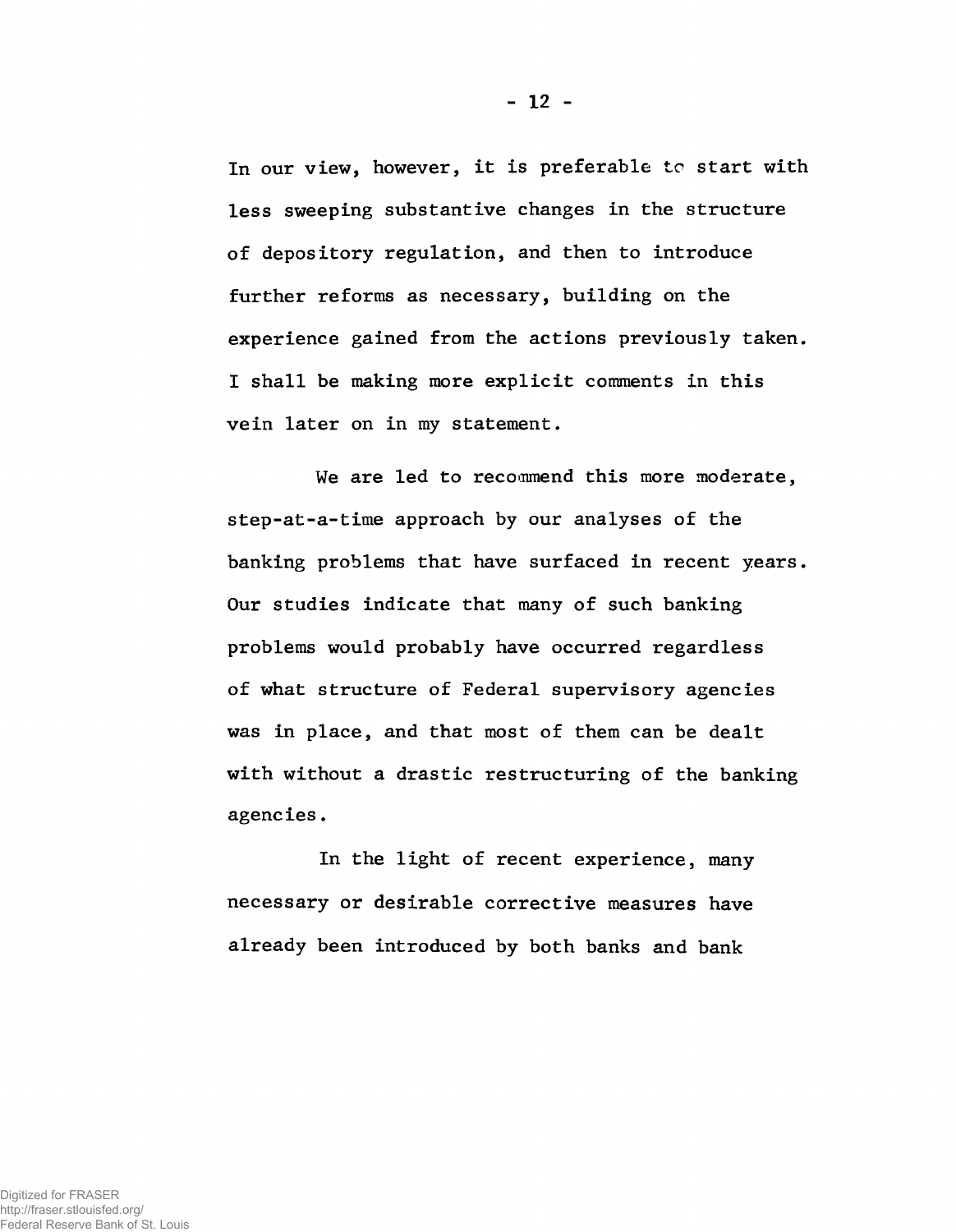supervisors. Banks in general have been sobered by the problems they have faced and are taking a more prudent posture both in pursuing new activities and in monitoring possible excesses. The agencies, on their part, have launched a number of important remedial measures to improve bank examination, supervision, and regulation. Some of those measures I mentioned in my testimony here last summer. Without taking the time to repeat and expand upon them, I will simply attach as an appendix to this testimony a list of some of the significant changes and proposals that the Federal Reserve itself has made.

Surveying all these and similar changes, we believe they promise a substantial and responsible improvement in the banking environment. But I am not here to try to lull this Committee into inaction with a claim that "Everything is fine." On the contrary, we believe there are certain problem areas where current progress is not good enough, or fast enough,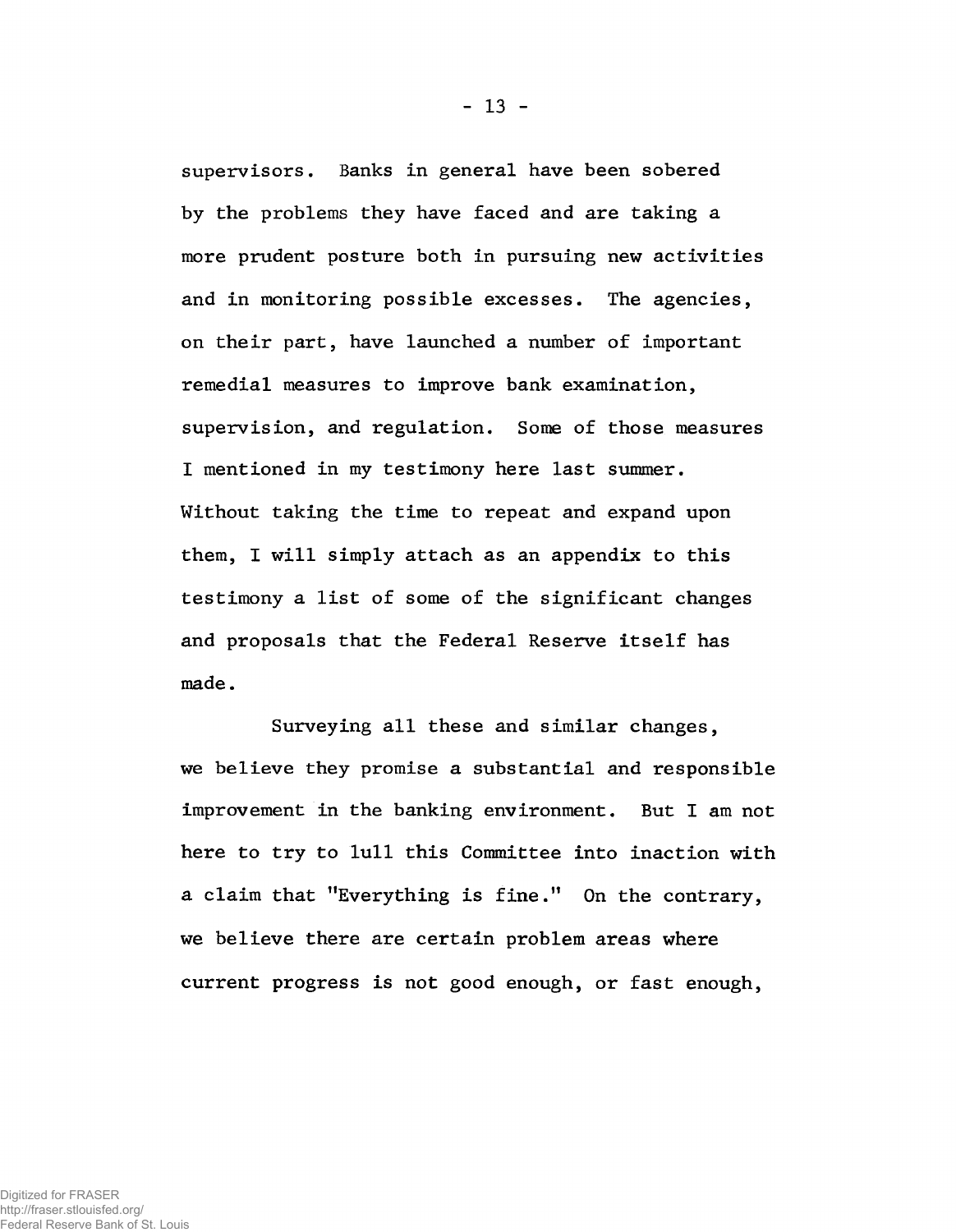or uniform enough to be satisfactory. Accordingly, the Board has concluded that some change in the Federal bank supervisory structure, designed to improve performance in those particular areas, would be worthwhile. To be specific, the objectives that we have in mind are: (1) to more efficiently and uniformly modernize bank examination and surveillance procedures, (2) to provide for more vigorous and consistent follow-up procedures when bank examinations reveal weaknesses, (3) to attain greater consistency in some regulations, and (4) to improve the coordination of bank supervision with monetary policy.

What agency changes would do most to foster these objectives while avoiding the pitfalls cited earlier in this testimony? The answer to that question is, in the end, a matter of personal judgment. On balance, no one proposal for agency reform has gained the support of a strong majority of the Board at this time. Two different reform proposals, however, have developed strong support within the Board.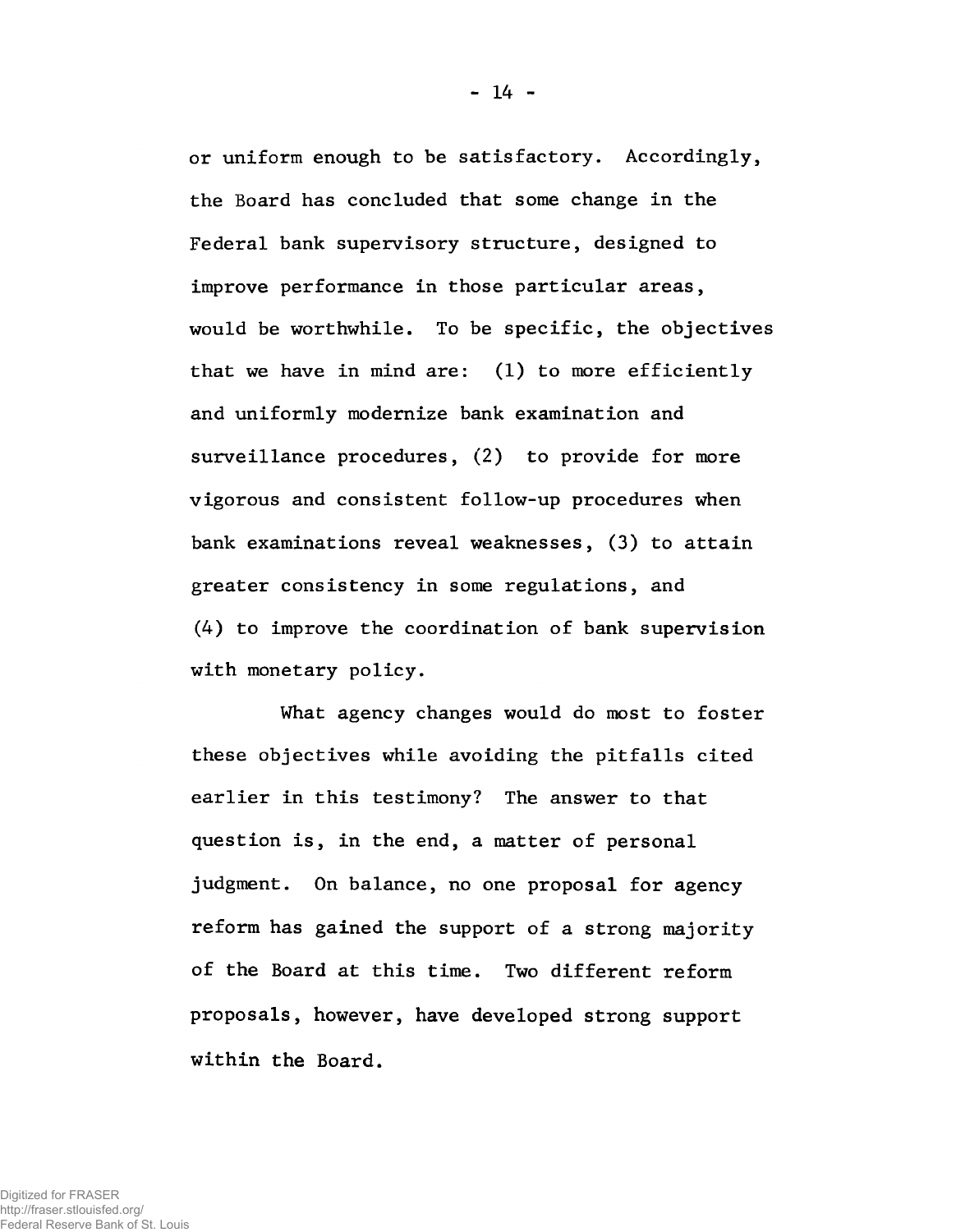The first, and perhaps the simplest, is to consolidate the functions of the Office of the Comptroller of the Currency within the Federal Reserve System. This change would eliminate some of the anomalies pointed out in the Discussion Principles. Indeed, it could accomplish a good deal of what is claimed would be accomplished by a complete consolidation of Federal bank supervisory functions, without some of the dangers of complete unification.

There is logic in this proposal, because all national banks are required to be members of the Federal Reserve System and thus subject to its regulations, but their primary examination and supervision lies with the Comptroller; the Board has supervisory responsibility for all bank holding companies, and yet many of the major bank subsidiaries of such holding companies are national banks; the Board must approve the opening of foreign branches of national banks consistent with its international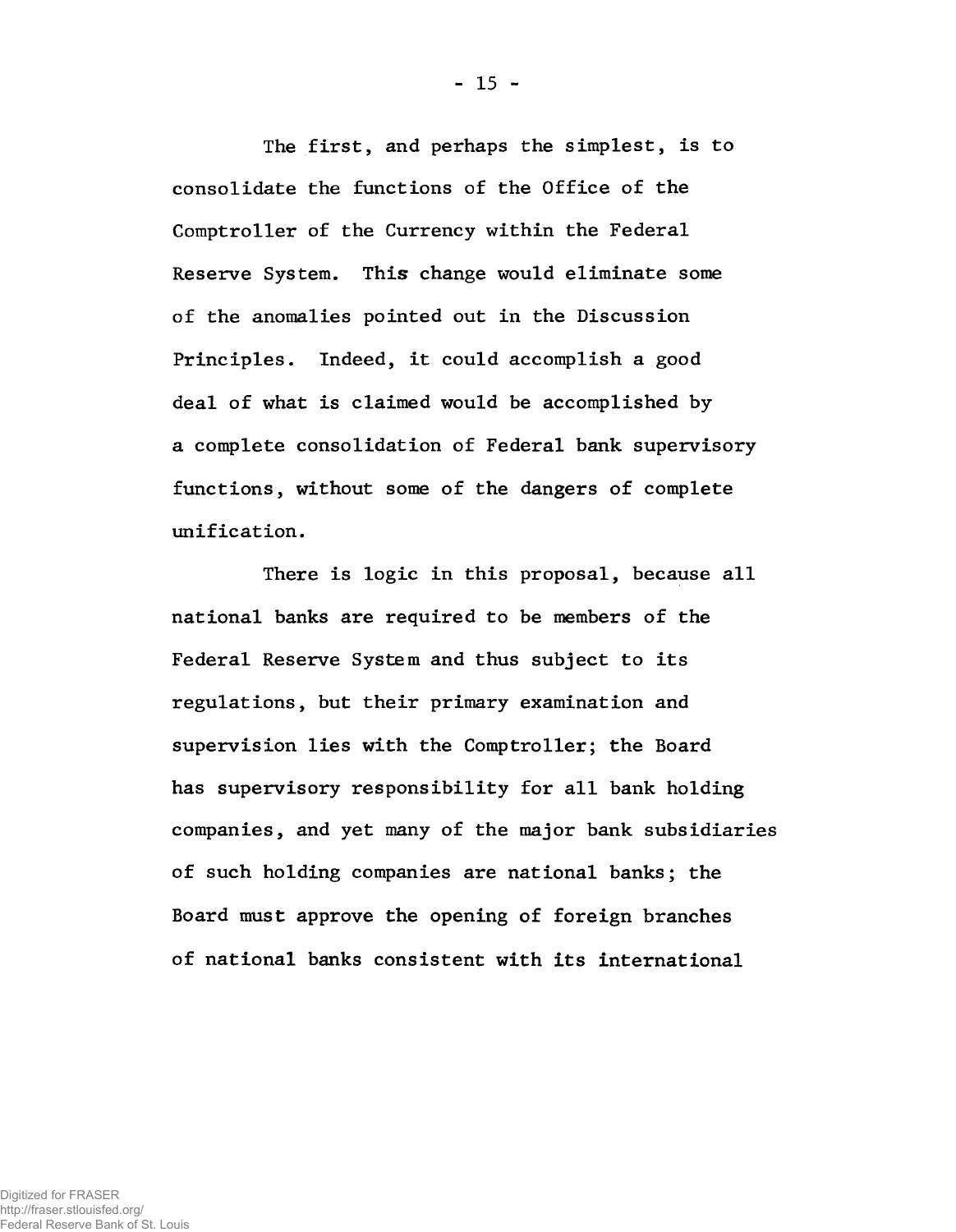monetary responsibilities, but the supervision and regulation of those branches rests with the Comptroller; the Board authorizes Edge Act corporations, but many of the banks with whom those corporations are associated are supervised by the Comptroller.

The examination and supervision of national and State member banks could be integrated efficiently. At the same time, the continued existence of the FDIC would provide another Federal banking agency to check or stimulate the supervisory and regulatory actions of the Federal Reserve.

If the Congress should make such a change in bank regulatory structure, it would then seem appropriate to have the incumbent of the Office of the Comptroller of the Currency added as an eighth member of the Federal Reserve Board until the next Board vacancy occurred, at which time he would be appointed to fill that vacancy.

- 16 -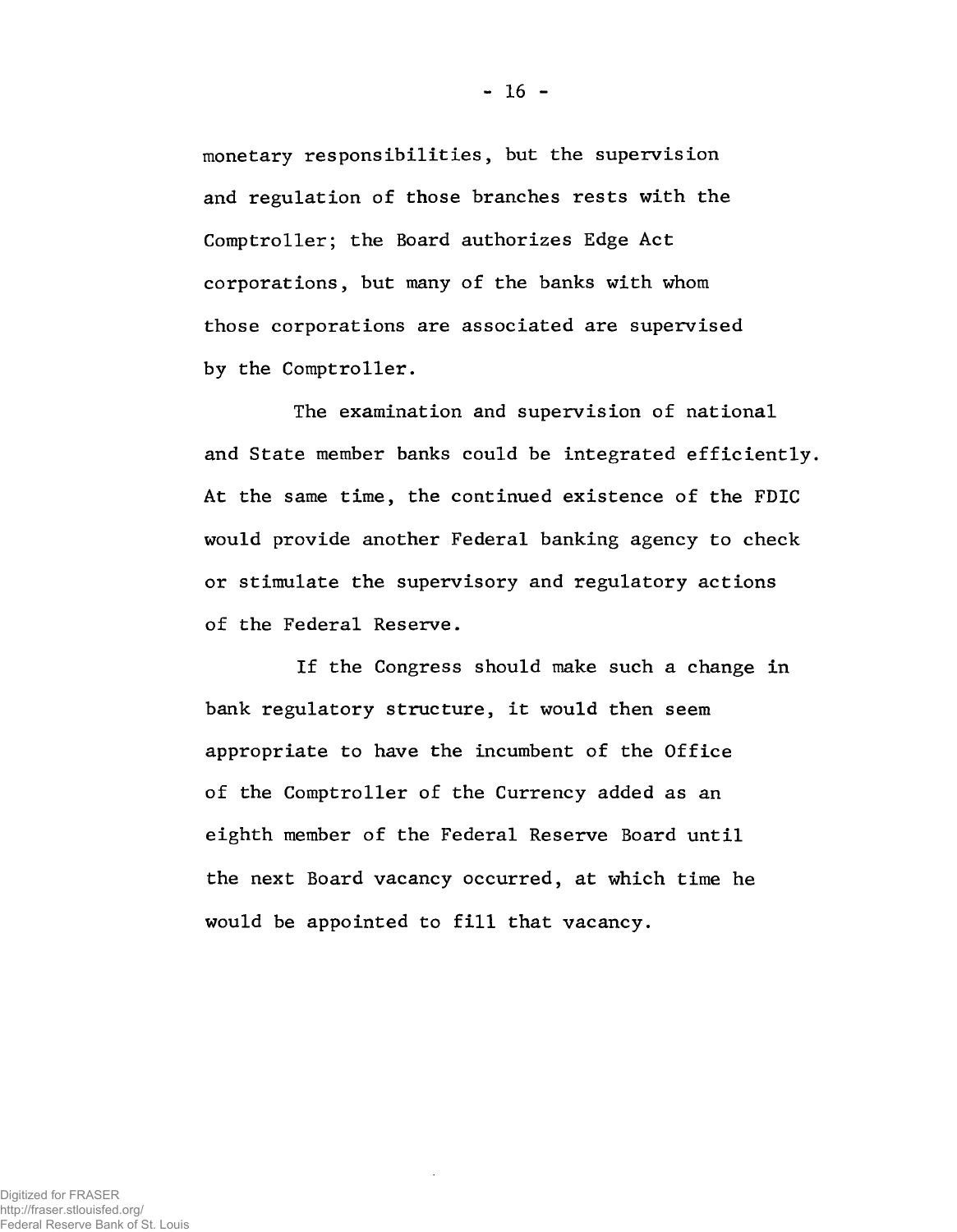The second reform proposal which has developed strong support within the Board is one I outlined to you in July, namely, the creation of a Federal Bank Examination Council. Such a Council would be focused on the areas that we believe are most in need of improvement -- i.e., efficient and uniform modernization of bank examination and vigorous and consistent follow-up procedures when bank weaknesses are revealed. Such a Council could be established administratively or by statute. Its statutory authorization would undoubtedly give more impetus to the establishment of such a Council, and would also provide it with more clear-cut authority to take definitive action within its statutorily defined areas of administration.

The Federal Bank Examination Council should have authority to establish standards and procedures for bank surveillance, examination and follow-up, applicable to all the Federal banking agencies, and it should review significant problem cases when and as they develop. All three Federal banking agencies

- 17 -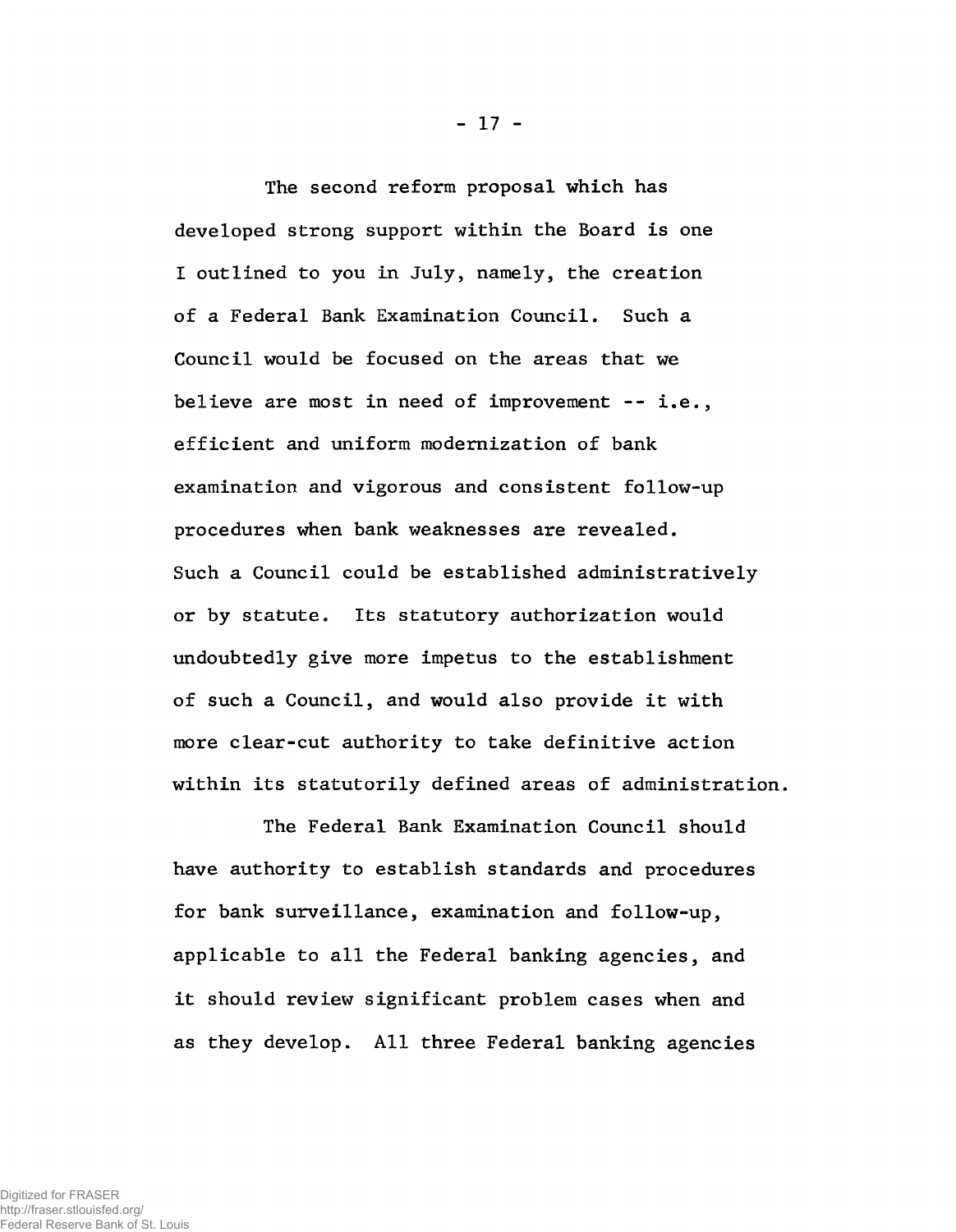should be represented on the Council. Because of the importance of close coordination between bank supervision and monetary policy, we would favor appointing a member of the Board as our Council representative and making him Chairman of the Council.

Establishment of a Federal Bank Examination Council of this kind would be consistent with an experimental and evolutionary course of action. Experience with the Council would conceivably lead in time to the conclusion that some further consolidation of banking regulatory and related authorities would be desirable. If so, that decision would be based upon actual experience and a greater practical awareness of the difficulties to be overcome than we now have. This step-by-step approach to reform in bank regulatory structure could, we believe, bring about significant improvements in bank supervision without risking the potential disruption that could accompany more sweeping changes.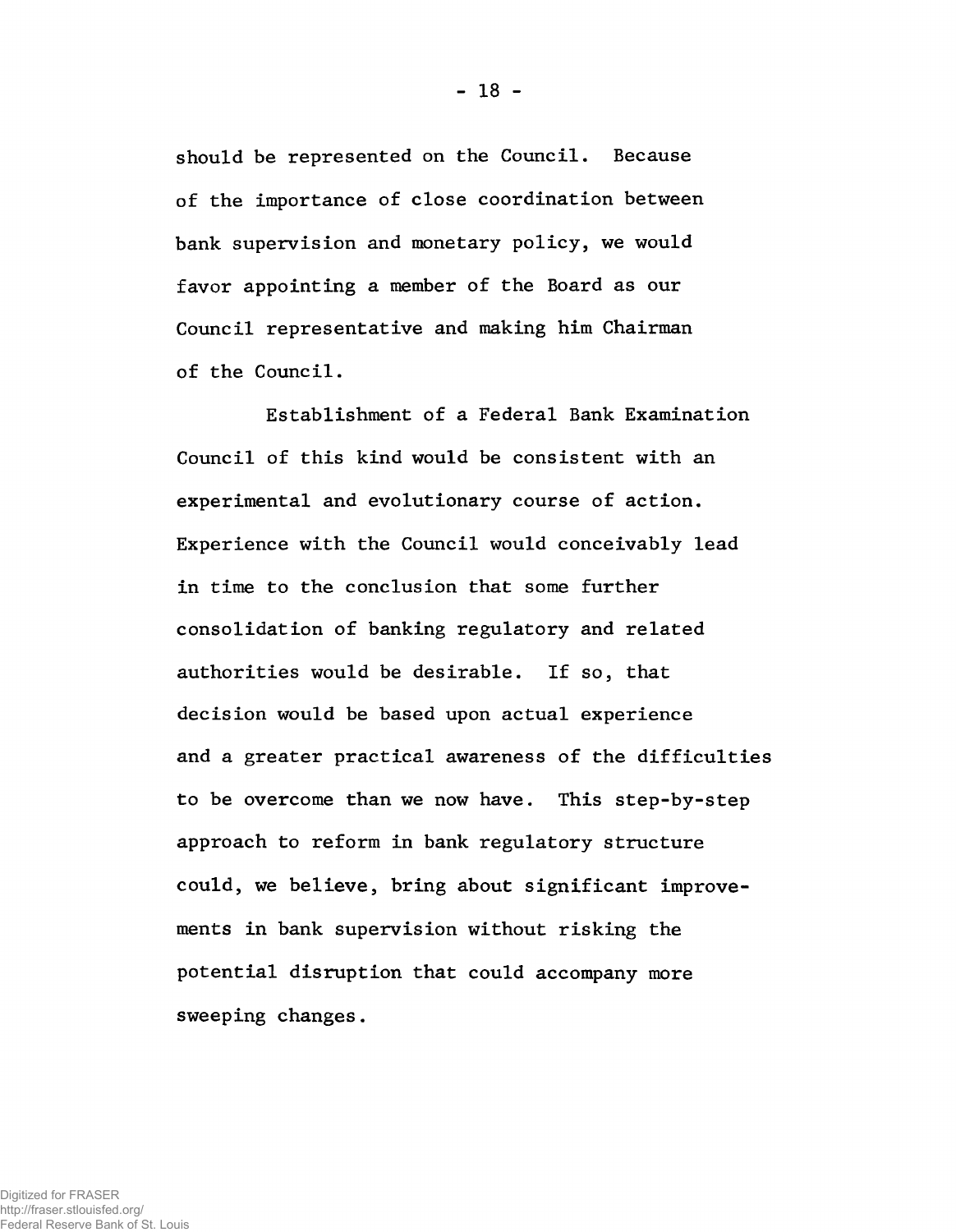The adoption of either of the two reform proposals that I have sketched should help to reduce instances of "competition in laxity" such as were noted by Chairman Burns in his October 1974 address. They would, at the same time, continue a system of checks and balances which, as Chairman Burns also observed, "is the traditional way of guarding against arbitrary or capricious exercise of authority."

The Board recognizes that reasonable men differ on the scope and desirability of revisions, if any, in the regulatory structure. As I have tried to indicate, we are not wedded to the status quo. We look forward to continued work with your Committee in developing the most practicable and desirable revisions in the regulation and supervision of depository institutions.

*& ic it*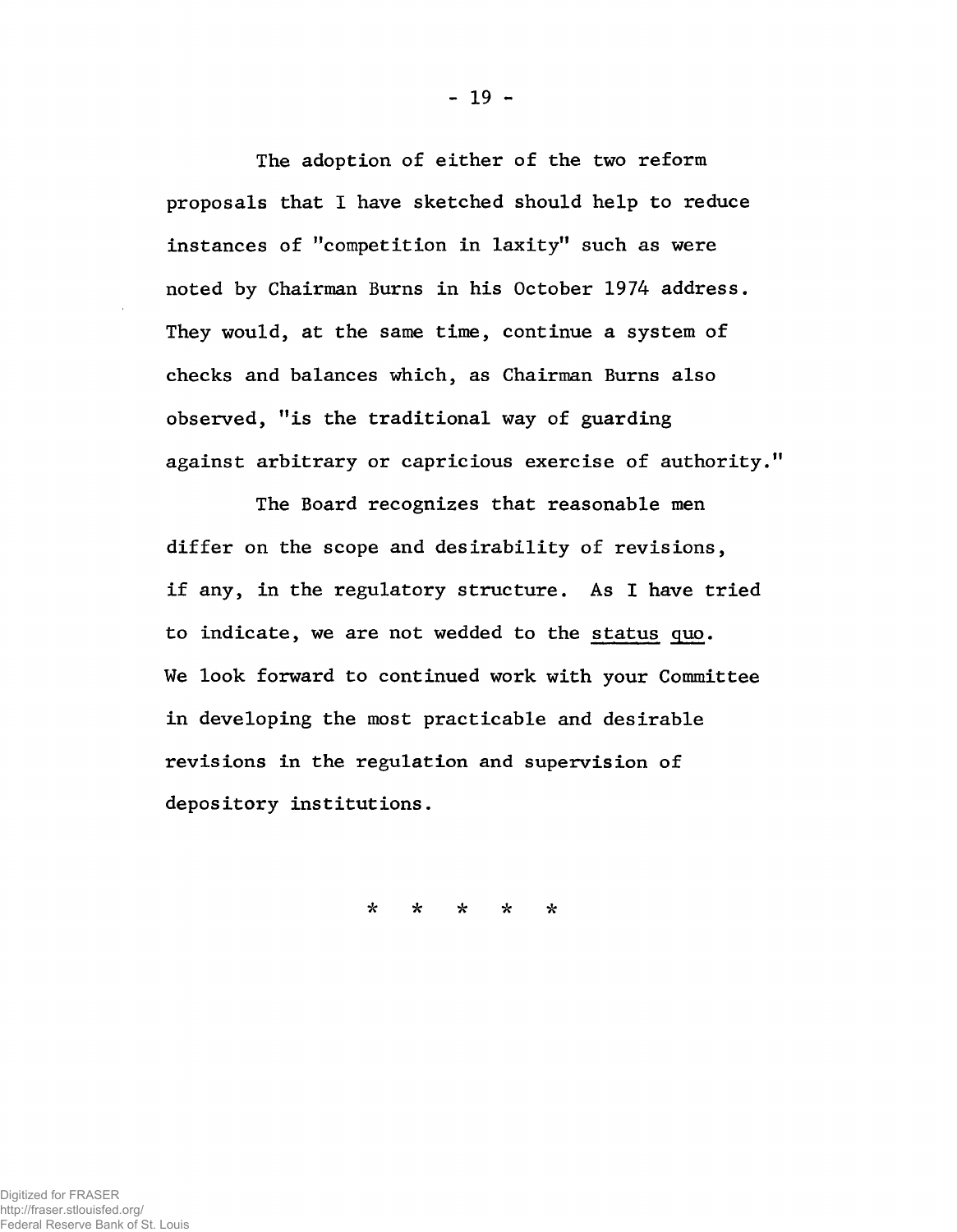Recent Activities by the Federal Reserve in the Area of Banking Supervision and Regulation, Including Legislative Proposals and Regulatory and Administrative Actions

## A. Legislative Proposals

- 1. Bill relating to the supervision of foreign banks in the United States (S. 958, H.R. 5617).
- 2. Bill to permit more expeditious handling of problem bank and bank holding company situations and to permit acquisition of a problem bank by an out-of-State bank holding company (H.R. 4008).
- 3. Bill to: (a) strengthen penalties for violation of cease and desist orders; (b) place aggregate limits on loans to insiders and their interests; (c) permit easier removal of officers or directors of a banking institution; and (d) permit divestiture of a bank holding company subsidiary (S. 2304).
- 4. Bill extending application of reserve requirements to all depository institutions (S. 2050, S. 1961).
- B. Regulatory Actions
	- 1. Changes in Regulation A relating to member banks' access to longer-term emergency credit.
	- 2. Amendments to Regulations H and F requiring State member banks to treat standby letters of credit and ineligible acceptances in the same manner as loans.